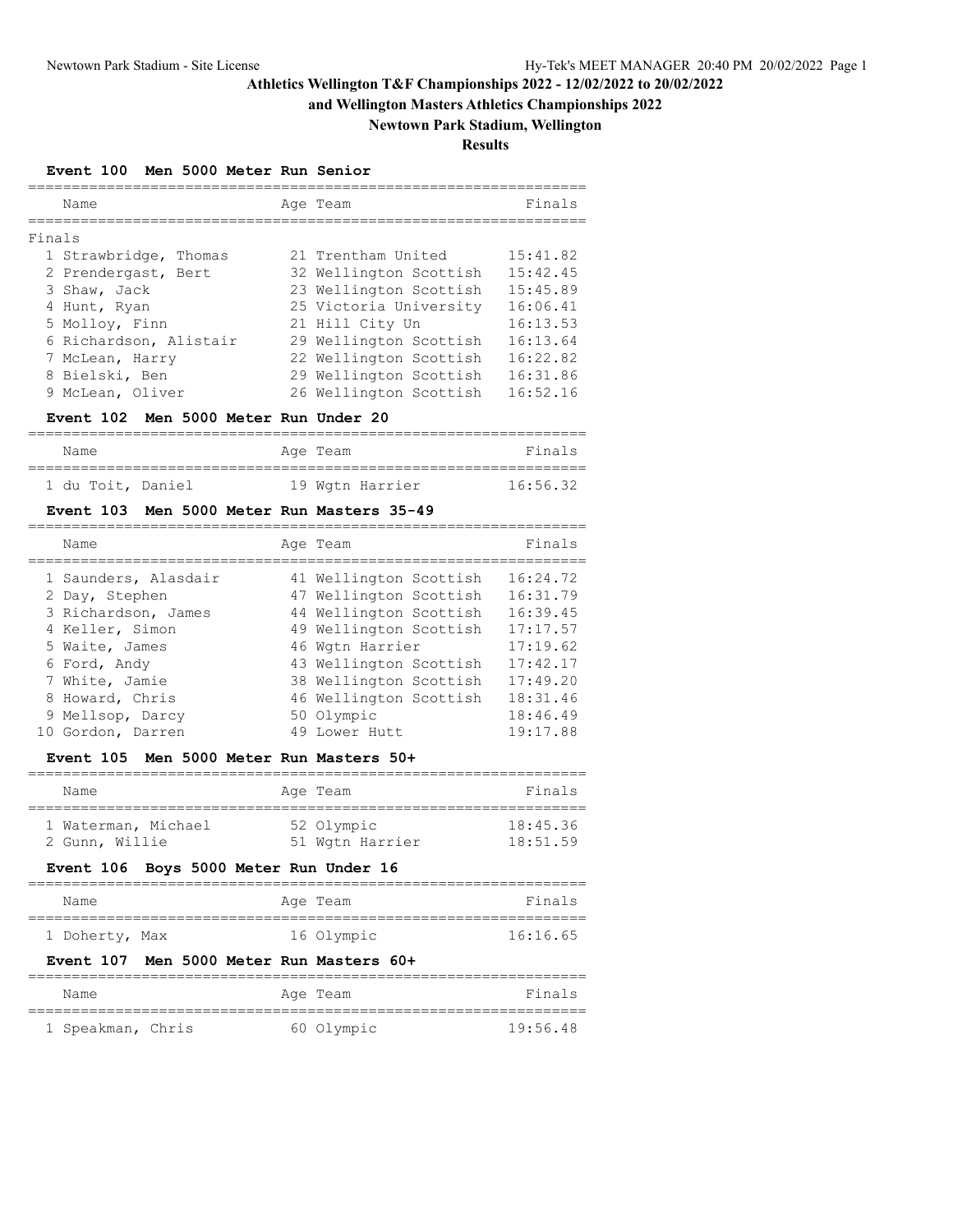**and Wellington Masters Athletics Championships 2022**

## **Newtown Park Stadium, Wellington**

#### **Results**

#### **Event 108 Men 5000 Meter Run Under 18**

| Name             |  |  | Age Team           |  | Finals   |  |  |  |
|------------------|--|--|--------------------|--|----------|--|--|--|
|                  |  |  |                    |  |          |  |  |  |
| 1 Poland, Max    |  |  | 16 Trentham United |  | 16:24.78 |  |  |  |
| 2 McCall, Hassan |  |  | 16 Trentham United |  | 17:10.59 |  |  |  |
| 3 Mackay, Ryan   |  |  | 17 Olympic         |  | 17:28.61 |  |  |  |

## **Event 109 Men 5000 Meter Run Masters 70+**

| Name              | Age Team               | Finals   |
|-------------------|------------------------|----------|
| 1 Skinnon, John   | 75 Wellington Scottish | 24:01.45 |
| 2 Robinson, Roger | 83 Victoria University | 26:14.34 |

#### **Event 120 Men 200 Meter Run Senior**

| Name           |  | Age Team |                  | Finals Wind   |  |  |  |
|----------------|--|----------|------------------|---------------|--|--|--|
|                |  |          |                  |               |  |  |  |
| 1 Paul, Jake   |  |          | 24 Kiwi Athletic | $23.10 - 0.1$ |  |  |  |
| 2 Sos, Saravee |  |          | 31 Wgtn Harrier  | $23.22 - 0.1$ |  |  |  |

#### **Event 122 Men 200 Meter Run Under 20**

| Name            | Age Team | Finals Wind   |  |
|-----------------|----------|---------------|--|
|                 |          |               |  |
| 1 Trego, Tyrone | 18 Mana  | $23.36 - 0.1$ |  |

#### **Event 125 Men 200 Meter Run Masters 50+**

| Name             | Age Team |                     | Finals Wind   |  |
|------------------|----------|---------------------|---------------|--|
|                  |          |                     |               |  |
| 1 Roberts, Chris |          | 56 NZ Masters Athle | $29.12 - 0.1$ |  |

## **Event 126 Boys 200 Meter Run Under 16**

| Name                   | Age Team       | Finals | Wind |
|------------------------|----------------|--------|------|
| 1 Lambert, Lucas       | 15 Paraparaumu | 24.62  | 1.1  |
| 2 Lewer, Max           | 14 Mana        | 25.19  | 1.1  |
| 3 Barr, Elliot         | 14 Mana        | 25.44  | 1.1  |
| 4 Jarvis, Luke         | 14 Paraparaumu | 25.68  | 1.1  |
| 5 To'omaga-Tapuai, Lui | 15 Titahi Bay  | 26.07  | 1.1  |
| 6 Neilson, Gus         | 14 Lower Hutt  | 26.93  | 1.1  |
|                        |                |        |      |

# **Event 128 Men 200 Meter Run Under 18**

| Name                              | Age Team                         | Finals Wind                    |  |
|-----------------------------------|----------------------------------|--------------------------------|--|
| 1 Lotsu, Joshua<br>2 Lambert, Ben | 16 Paraparaumu<br>17 Paraparaumu | $23.20 - 0.1$<br>$23.42 - 0.1$ |  |
| 3 Yousuf, Leo                     | 16 Kiwi Athletic                 | $23.60 - 0.1$                  |  |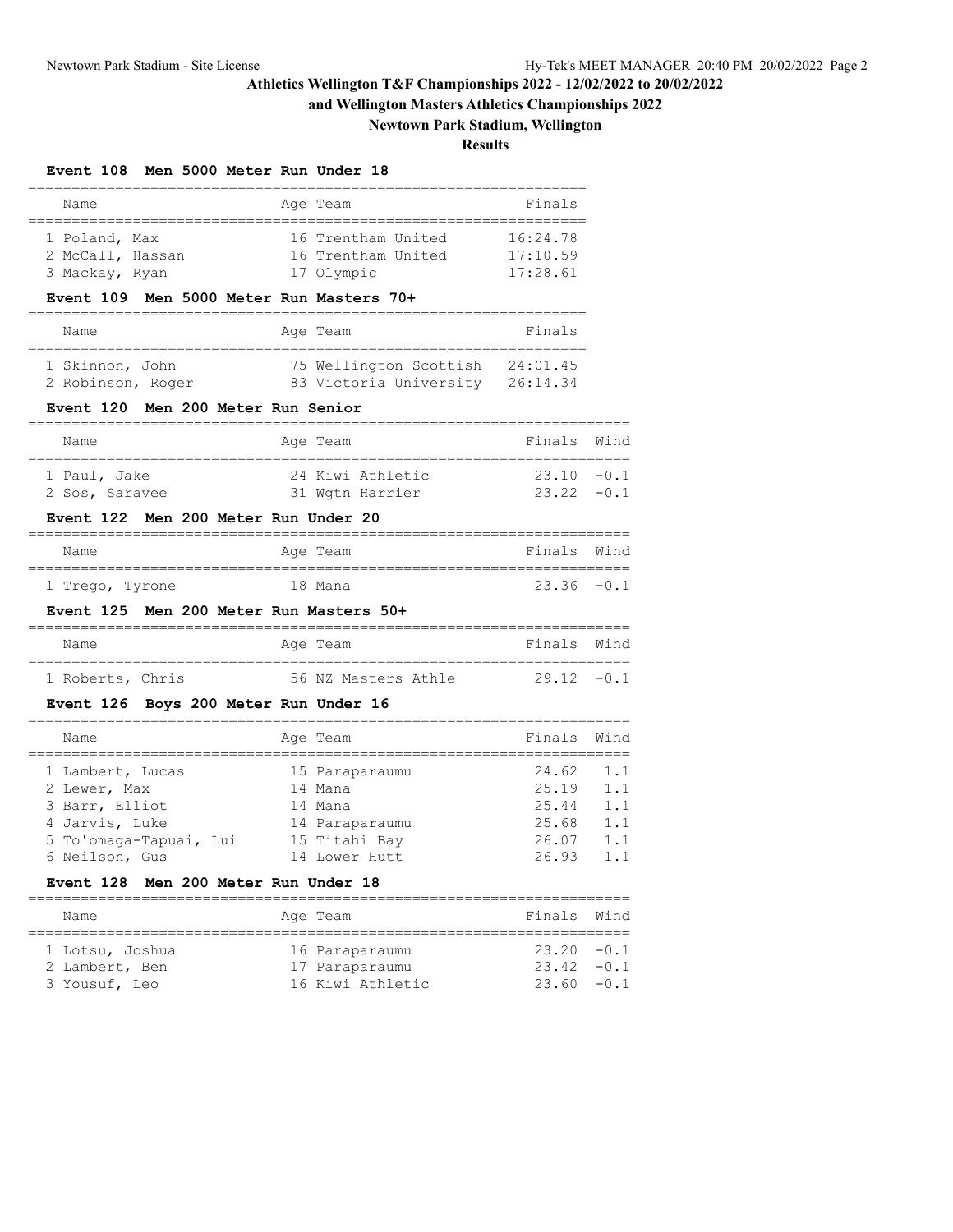# **and Wellington Masters Athletics Championships 2022**

# **Newtown Park Stadium, Wellington**

## **Results**

| Age Team<br>Finals<br>Name<br>76 Trentham United 22:51.43<br>86 Wellington Scottish 26:12.09 B Grade<br>1 Iremonger, Geoff<br>2 Hines, John<br>Event 163L Boys 300 Meter Hurdles 0.838m Under 16<br>Name<br>Age Team<br>Finals<br>1 Ingham, Joshua 15 Olympic<br>49.82<br>Event 164H Men 400 Meter Hurdles 0.914m Senior<br>Age Team<br>Finals<br>Name<br>31 Wgtn Harrier<br>1:08.43<br>1 Sos, Saravee<br>Event 164M Men 400 Meter Hurdles 0.914m Masters 35-49<br>Finals<br>Name<br>Age Team<br>1 Rogers, Mathew 43 Hutt Valley<br>1:12.83<br>Event 180 Men 800 Meter Run Senior<br>Finals<br>Name<br>Aqe Team<br>30 Wgtn Harrier<br>2:01.17<br>1 Baker, Julian<br>Event 182 Men 800 Meter Run Under 20<br>Finals<br>Age Team<br>Name |  |
|----------------------------------------------------------------------------------------------------------------------------------------------------------------------------------------------------------------------------------------------------------------------------------------------------------------------------------------------------------------------------------------------------------------------------------------------------------------------------------------------------------------------------------------------------------------------------------------------------------------------------------------------------------------------------------------------------------------------------------------|--|
|                                                                                                                                                                                                                                                                                                                                                                                                                                                                                                                                                                                                                                                                                                                                        |  |
|                                                                                                                                                                                                                                                                                                                                                                                                                                                                                                                                                                                                                                                                                                                                        |  |
|                                                                                                                                                                                                                                                                                                                                                                                                                                                                                                                                                                                                                                                                                                                                        |  |
|                                                                                                                                                                                                                                                                                                                                                                                                                                                                                                                                                                                                                                                                                                                                        |  |
|                                                                                                                                                                                                                                                                                                                                                                                                                                                                                                                                                                                                                                                                                                                                        |  |
|                                                                                                                                                                                                                                                                                                                                                                                                                                                                                                                                                                                                                                                                                                                                        |  |
|                                                                                                                                                                                                                                                                                                                                                                                                                                                                                                                                                                                                                                                                                                                                        |  |
|                                                                                                                                                                                                                                                                                                                                                                                                                                                                                                                                                                                                                                                                                                                                        |  |
|                                                                                                                                                                                                                                                                                                                                                                                                                                                                                                                                                                                                                                                                                                                                        |  |
|                                                                                                                                                                                                                                                                                                                                                                                                                                                                                                                                                                                                                                                                                                                                        |  |
|                                                                                                                                                                                                                                                                                                                                                                                                                                                                                                                                                                                                                                                                                                                                        |  |
|                                                                                                                                                                                                                                                                                                                                                                                                                                                                                                                                                                                                                                                                                                                                        |  |
|                                                                                                                                                                                                                                                                                                                                                                                                                                                                                                                                                                                                                                                                                                                                        |  |
|                                                                                                                                                                                                                                                                                                                                                                                                                                                                                                                                                                                                                                                                                                                                        |  |
|                                                                                                                                                                                                                                                                                                                                                                                                                                                                                                                                                                                                                                                                                                                                        |  |
|                                                                                                                                                                                                                                                                                                                                                                                                                                                                                                                                                                                                                                                                                                                                        |  |
| 1 du Toit, Daniel 19 Wgtn Harrier<br>2:13.42                                                                                                                                                                                                                                                                                                                                                                                                                                                                                                                                                                                                                                                                                           |  |
| Event 183 Men 800 Meter Run Masters 35-49                                                                                                                                                                                                                                                                                                                                                                                                                                                                                                                                                                                                                                                                                              |  |
| Finals<br>Name<br>Age Team                                                                                                                                                                                                                                                                                                                                                                                                                                                                                                                                                                                                                                                                                                             |  |
| 37 Wellington Scottish 2:09.03<br>1 Tanimoto, Hiro<br>43 Wellington Scottish 2:12.37<br>2 Ford, Andy                                                                                                                                                                                                                                                                                                                                                                                                                                                                                                                                                                                                                                   |  |
| 3 Rogers, Mathew 43 Hutt Val<br>4 Mellsop, Darcy 50 Olympic<br>43 Hutt Valley<br>50 Olympic<br>2:12.72<br>2:24.81                                                                                                                                                                                                                                                                                                                                                                                                                                                                                                                                                                                                                      |  |
| 5 Thompson, Brad 49 Olympic<br>2:43.39                                                                                                                                                                                                                                                                                                                                                                                                                                                                                                                                                                                                                                                                                                 |  |

| Name                                    |  | Age Team                             | Finals             |
|-----------------------------------------|--|--------------------------------------|--------------------|
| 1 Stevens, Peter<br>2 Waterman, Michael |  | 58 Wellington Scottish<br>52 Olympic | 2:17.68<br>2:31.76 |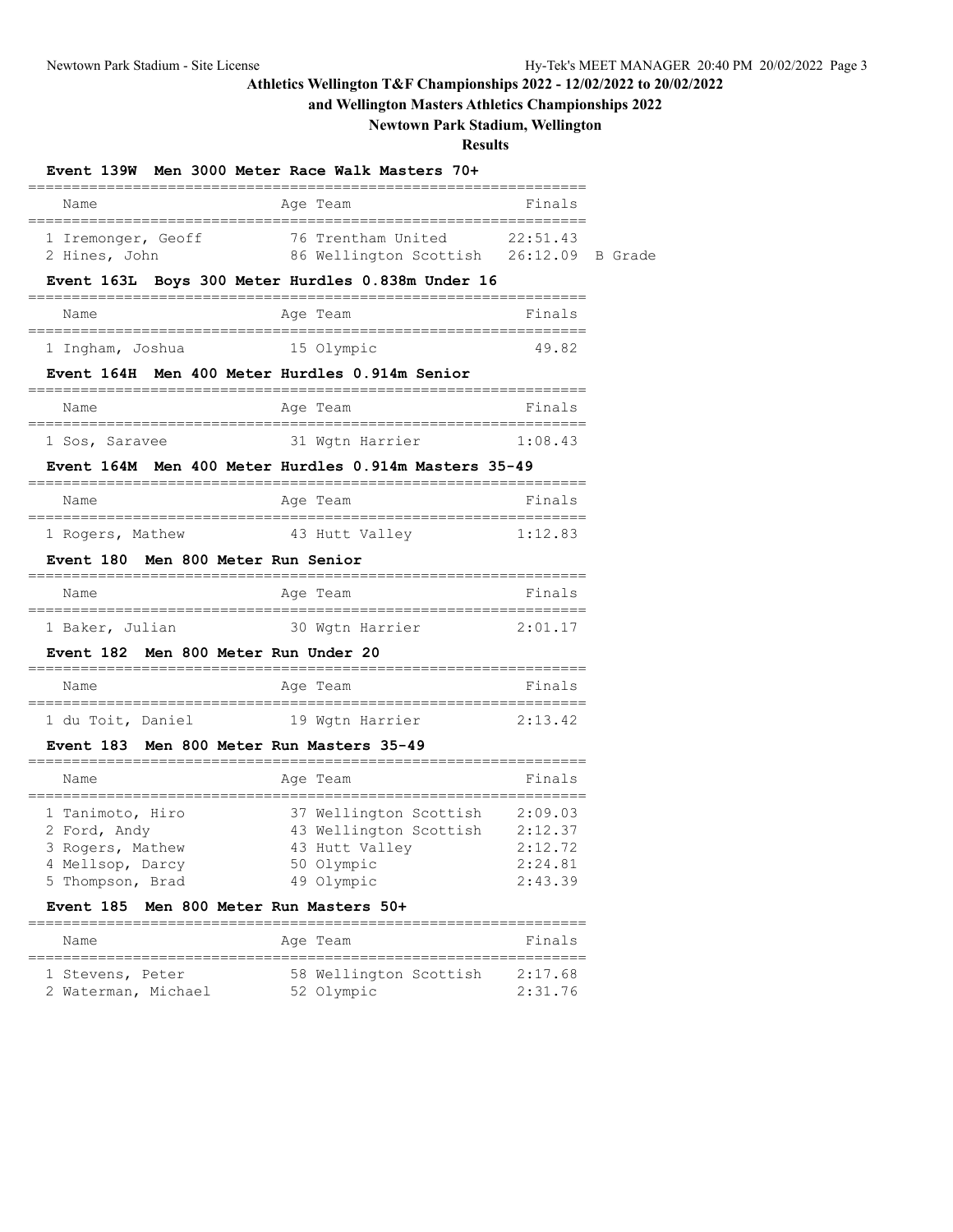**and Wellington Masters Athletics Championships 2022**

## **Newtown Park Stadium, Wellington**

**Results**

## **Event 186 Boys 800 Meter Run Under 16**

| Name                | Age Team            | Finals  |
|---------------------|---------------------|---------|
|                     |                     |         |
| 1 Willers, Jaq      | 15 Wgtn Harrier     | 2:04.26 |
| 2 Martin, Joe       | 15 Karori Athletics | 2:09.39 |
| 3 Miscall, Blake    | 14 Mana             | 2:14.82 |
| 4 Stallard, Bernard | 14 Olympic          | 2:24.21 |

#### **Event 187 Men 800 Meter Run Masters 60+**

| Name              |  | Age Team               | Finals  |
|-------------------|--|------------------------|---------|
| 1 Sadgrove, Phil  |  | 62 Wellington Scottish | 2:34.28 |
| 2 Speakman, Chris |  | 60 Olympic             | 2:43.47 |

#### **Event 188 Men 800 Meter Run Under 18**

| Name               | Age Team               | Finals  |
|--------------------|------------------------|---------|
|                    |                        |         |
| 1 Evett, Luca      | 16 Wgtn Harrier        | 1:59.49 |
| 2 Kilmister, Jacob | 17 Paraparaumu         | 2:03.37 |
| 3 Li, Wilson       | 16 Wgtn Harrier        | 2:08.83 |
| 4 Fear, Torben     | 16 Wellington Scottish | 2:09.39 |

#### **Event 250 Men Shot Put 7.260kg Senior**

| Name                            | Age Team      | Finals |
|---------------------------------|---------------|--------|
| 1 Sulupo, Nathaniel             | 24 Titahi Bay | 15.70m |
| 15.70m X 14.91m X 15.30m 15.37m |               |        |

### **Event 250P Men Shot Put Para**

| Name |  | Age Team                            |                                                    | Finals |
|------|--|-------------------------------------|----------------------------------------------------|--------|
|      |  |                                     | 1 Taylor T20, F20, Joshua F 21 Athletics Wairarapa | 8.40m  |
|      |  | 5.91m 6.45m 6.43m 8.40m 5.92m 5.80m |                                                    |        |

#### **Event 253 Men Shot Put 7.260kg Masters 35-49**

| Name              |  | Age Team      |  | Finals |
|-------------------|--|---------------|--|--------|
| 1 Waldrom, Thomas |  | 39 Lower Hutt |  | 11.59m |

#### **Event 256 Boys Shot Put 5.000kg Under 16**

| Name<br>Age Team                                                    | Finals |
|---------------------------------------------------------------------|--------|
| 15 Titahi Bay<br>1 Ford-Tuveve, Dante<br>X X 11.73m 11.83m X 12.53m | 12.53m |
| 15 Titahi Bay<br>2 Sola, Xavior<br>11.55m X 11.94m 11.60m X 11.39m  | 11.94m |
| 3 To'omaga-Tapuai, Lui 15 Titahi Bay<br>$- - - 9.27$ m 8.53m 9.57m  | 9.57m  |
|                                                                     |        |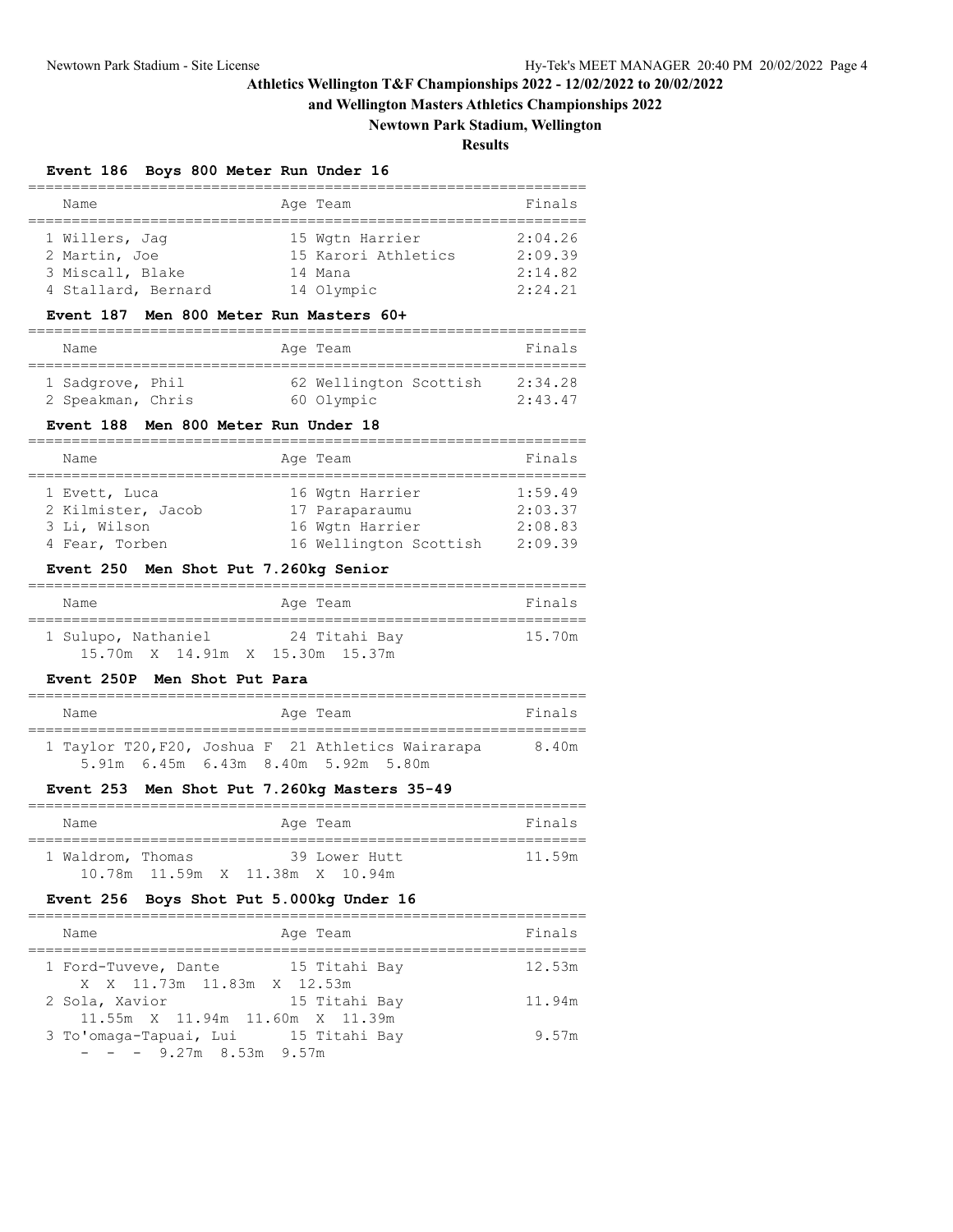**and Wellington Masters Athletics Championships 2022**

#### **Newtown Park Stadium, Wellington**

#### **Results**

#### **....Event 256 Boys Shot Put 5.000kg Under 16**

| 4 Abbot, Heath |  |                                 | 15 Karori Athletics | 8.70m |
|----------------|--|---------------------------------|---------------------|-------|
|                |  | X 8.54m 8.42m 8.53m 8.70m 8.57m |                     |       |

#### **Event 258 Men Shot Put 5.000kg Under 18**

| Name                                    | Age Team | Finals |
|-----------------------------------------|----------|--------|
| 1 Wharehinga-Sime, Nikora 16 Lower Hutt |          | 12.21m |
| X X 12.21m X X 11.23m                   |          |        |

#### **Event 259 Men Shot Put 4.000kg Masters 70+**

| Age Team<br>Name                                                                       | Finals |
|----------------------------------------------------------------------------------------|--------|
| 1 Delamere, Tuariki<br>71 NZ Masters Athle<br>10.51m 10.95m 9.94m 10.66m 10.85m 11.08m | 11.08m |
| 78 Kiwi Athletic<br>2 Cook, Graham                                                     | 6.29m  |
| 6.10m 6.29m 6.21m 6.28m 5.96m 6.25m<br>76 Kiwi Athletic<br>3 Jack, Peter               | 4.71m  |
| $4.39m$ $4.71m$ $ 4.67m$ $4.47m$ $4.44m$                                               |        |

#### **Event 260 Men Discus Throw 2.000kg Senior**

| Name                            | Age Team      | Finals |
|---------------------------------|---------------|--------|
| 1 Sulupo, Nathaniel             | 24 Titahi Bay | 48.95m |
| 47.88m X X 46.40m 48.95m 43.64m |               |        |

#### **Event 263 Men Discus Throw 2.000kg Masters 35-49**

| Name              |     | Age Team      | Finals |
|-------------------|-----|---------------|--------|
| 1 Waldrom, Thomas |     | 39 Lower Hutt | 38.15m |
| X 38.15m X 37.65m | X X |               |        |

#### **Event 266 Boys Discus Throw 1.250kg Under 16**

| Name                                              | Age Team                                                   | Finals |
|---------------------------------------------------|------------------------------------------------------------|--------|
| 1 Sola, Xavior                                    | 15 Titahi Bay<br>36.50m 43.15m 42.71m 39.98m 41.80m 40.67m | 43.15m |
| 2 Abbot, Heath<br>37.50m 35.33m 36.78m X X 37.57m | 15 Karori Athletics                                        | 37.57m |
| 3 Ford-Tuveve, Dante<br>33.00m X X X X X          | 15 Titahi Bay                                              | 33.00m |
| 4 Ingham, Joshua<br>X X X 30.64m X X              | 15 Olympic                                                 | 30.64m |

## **Event 268 Men Discus Throw 1.500kg Under 18**

| Name                                    | Age Team | Finals |
|-----------------------------------------|----------|--------|
| 1 Wharehinga-Sime, Nikora 16 Lower Hutt |          | 36.77m |
| 30.58m X 36.77m 33.66m X 32.87m         |          |        |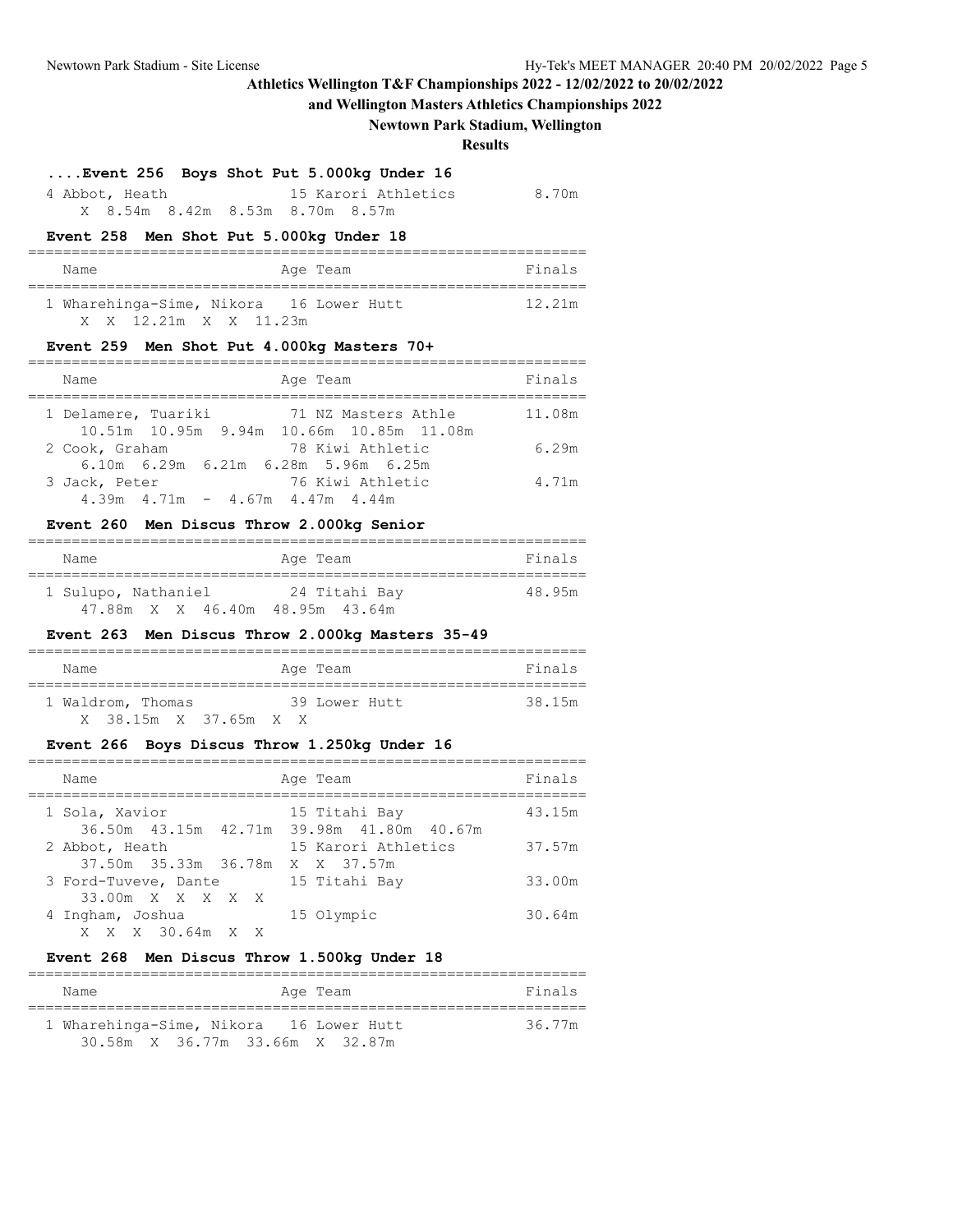## **and Wellington Masters Athletics Championships 2022**

## **Newtown Park Stadium, Wellington**

**Results**

## **Event 269 Men Discus Throw 1.000kg Masters 70+**

| Age Team<br>Name                                                                | Finals |
|---------------------------------------------------------------------------------|--------|
| 1 Delamere, Tuariki<br>71 NZ Masters Athle<br>26.26m 27.51m X 26.61m X X        | 27.51m |
| 78 Kiwi Athletic<br>2 Cook, Graham<br>13.91m 14.51m 14.72m 15.40m 16.52m 17.09m | 17.09m |
| 76 Kiwi Athletic<br>3 Jack, Peter                                               | 11.23m |
| 9.37m X 9.91m 11.23m X 9.91m                                                    |        |

#### **Event 300 Women 5000 Meter Run Senior**

| Name             | Age Team               | Finals   |
|------------------|------------------------|----------|
| 1 Drought, Sarah | 34 Wgtn Harrier        | 17:21.77 |
| 2 Lynch, Deborah | 30 Olympic             | 17:30.64 |
| 3 Muir, Ruby     | 31 Wellington Scottish | 17:46.99 |
| 4 George, Esther | 30 Wgtn Harrier        | 17:49.16 |
| 5 Fauth, Lucy    | 28 Wellington Scottish | 19:18.32 |
| 6 Whelan, Sophie | 30 Wellington Scottish | 20:05.97 |
| 7 Shafi, Ayesha  | 34 Wellington Scottish | 20:16.03 |

#### **Event 303 Women 5000 Meter Run Masters 35-49**

| Name            | Age Team               | Finals   |
|-----------------|------------------------|----------|
|                 |                        |          |
| 1 Cree, Ingrid  | 39 Olympic             | 18:57.58 |
| 2 Bassett, Emma | 39 Wellington Scottish | 21:11.21 |
| 3 Bakker, Sarah | 50 Olympic             | 22:44.43 |

#### **Event 305 Women 5000 Meter Run Masters 50+**

| Name                  | Age Team        | Finals   |
|-----------------------|-----------------|----------|
| 1 Humphries, Victoria | 58 Wgtn Harrier | 21:15.03 |
| 2 Van Looy, Michelle  | 51 Olympic      | 22:57.48 |

#### **Event 326 Girls 200 Meter Run Under 16**

| Name |                                                                                                                                                                             | Prelims Wind                                                                                                                                                 |     |
|------|-----------------------------------------------------------------------------------------------------------------------------------------------------------------------------|--------------------------------------------------------------------------------------------------------------------------------------------------------------|-----|
|      |                                                                                                                                                                             |                                                                                                                                                              |     |
|      |                                                                                                                                                                             |                                                                                                                                                              |     |
|      |                                                                                                                                                                             | $26.58q$ 0.9                                                                                                                                                 |     |
|      |                                                                                                                                                                             | 26.98q 0.9                                                                                                                                                   |     |
|      |                                                                                                                                                                             | $27.52q$ 0.9                                                                                                                                                 |     |
|      |                                                                                                                                                                             | $28.30q$ 0.9                                                                                                                                                 |     |
|      |                                                                                                                                                                             | $28.60q$ 0.9                                                                                                                                                 |     |
|      |                                                                                                                                                                             | $28.76q$ 0.9                                                                                                                                                 |     |
|      |                                                                                                                                                                             | 29.08q                                                                                                                                                       | 0.9 |
|      |                                                                                                                                                                             | 29.76q                                                                                                                                                       | 0.9 |
|      | Preliminaries<br>1 Kilmister, Sacha<br>2 Healy, Gabrielle<br>3 Rudd, Analin<br>4 Tankersley, Lily<br>5 Li, Nancy<br>6 King, Paloma<br>7 Green, Charlotte<br>8 To'ia, Isabel | Age Team<br>14 Mana<br>15 Wgtn Harrier<br>15 Wgtn Harrier<br>15 Olympic<br>15 Wgtn Harrier<br>14 Upper Hutt Athletic<br>15 Olympic<br>15 Upper Hutt Athletic |     |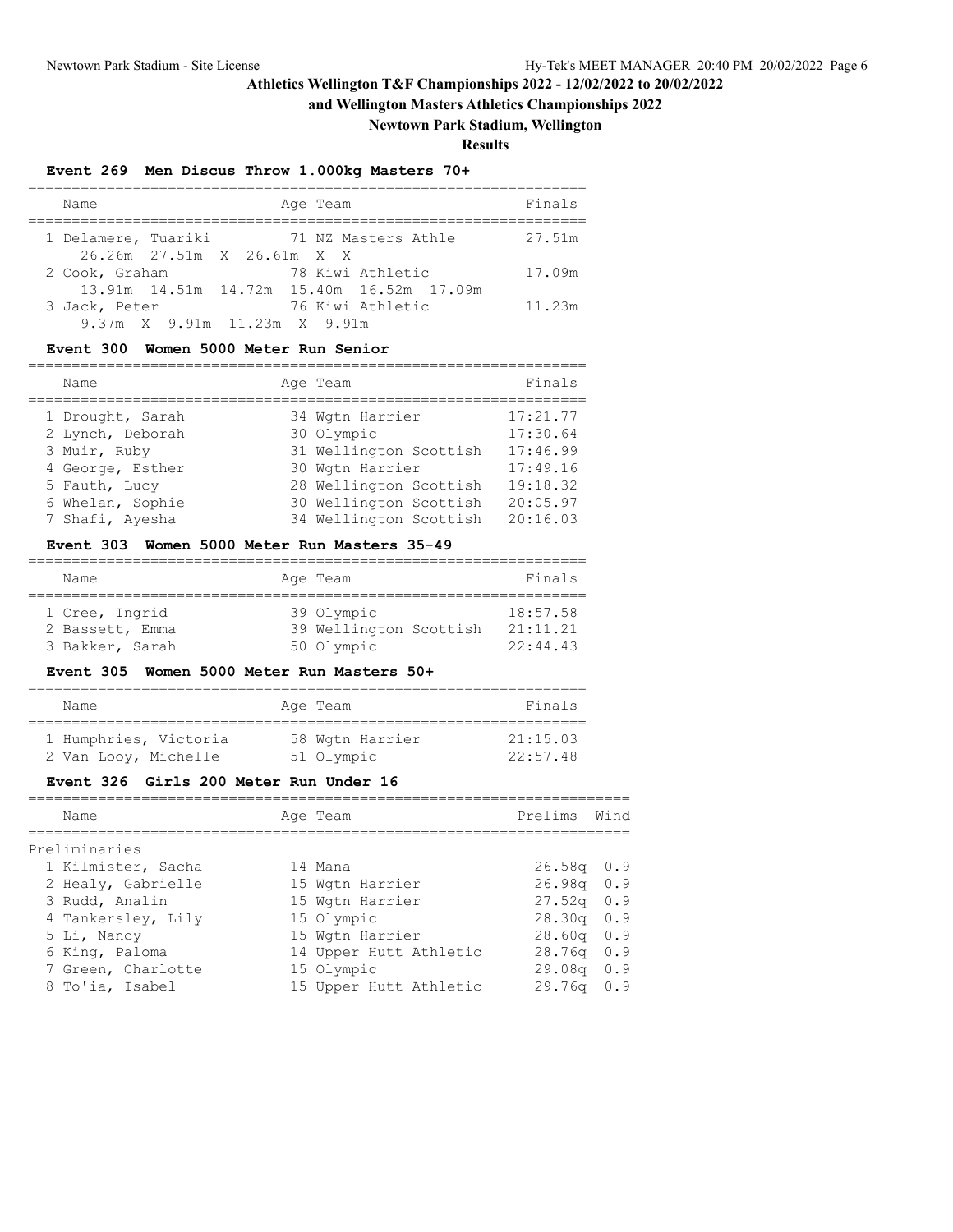## **and Wellington Masters Athletics Championships 2022**

# **Newtown Park Stadium, Wellington**

## **Results**

| Event 328                                           | Women 200 Meter Run Under 18                                                     |               |      |
|-----------------------------------------------------|----------------------------------------------------------------------------------|---------------|------|
| Name                                                | Age Team<br>========                                                             | Finals        | Wind |
| Finals<br>1 Gedye, Niamh                            | 16 Paraparaumu                                                                   | $26.21 - 0.9$ |      |
|                                                     | Event 330W Women 3000 Meter Race Walk Senior                                     |               |      |
| Name<br>;===================================        | Age Team<br>=========================                                            | Finals        |      |
|                                                     | 1 Wilson, Jacqueline 76 Trentham United 19:55.54                                 |               |      |
|                                                     | Event 335W Women 3000 Meter Race Walk Masters 50+<br>----------------            |               |      |
| Name<br>================================            | Age Team<br>======================                                               | Finals        |      |
| 1 Willis, Helen                                     | 60 Wellington Scottish 22:51.74                                                  |               |      |
|                                                     | Event 337W Women 3000 Meter Race Walk Masters 60+                                |               |      |
| Name                                                | Age Team                                                                         | Finals        |      |
| 1 Edwards, Julie                                    | 62 Olympic                                                                       | 21:28.85      |      |
|                                                     | Event 338W Women 3000 Meter Race Walk Under 18<br>------------------------------ |               |      |
| Name<br>------------------------------              | Age Team<br>;=============================                                       | Finals        |      |
| 1 Du Toit, Sarah                                    | 16 Wgtn Harrier                                                                  | 19:37.10      |      |
|                                                     | Event 339W  Women 3000 Meter Race Walk Masters 70+<br>=================          |               |      |
| Name<br>.__________________________________         | Age Team                                                                         | Finals        |      |
| 1 Jones, Daphne                                     | 81 Wellington Scottish 22:53.85                                                  |               |      |
|                                                     | Event 363K Women 300 Meter Hurdles 0.762m Under 18                               |               |      |
| Name                                                | Age Team                                                                         | Finals        |      |
| _________________________________<br>1 Milne, April | ============================<br>17 Athletics Wairarapa 51.97                     |               |      |
|                                                     | Event 364J Women 400 Meter Hurdles 0.762m Under 20                               |               |      |
| Name                                                | Age Team                                                                         | Finals        |      |
| 1 Winter, Kat                                       | 19 Wgtn Harrier                                                                  | 1:13.57       |      |
| Event 382                                           | Women 800 Meter Run Under 20                                                     |               |      |
| Name                                                | -----------------------<br>Age Team                                              | Finals        |      |
| 1 Barton, Ruby                                      | 18 Wgtn Harrier                                                                  | 2:19.80       |      |

2 Hay, Sarah 18 Wgtn Harrier 2:30.37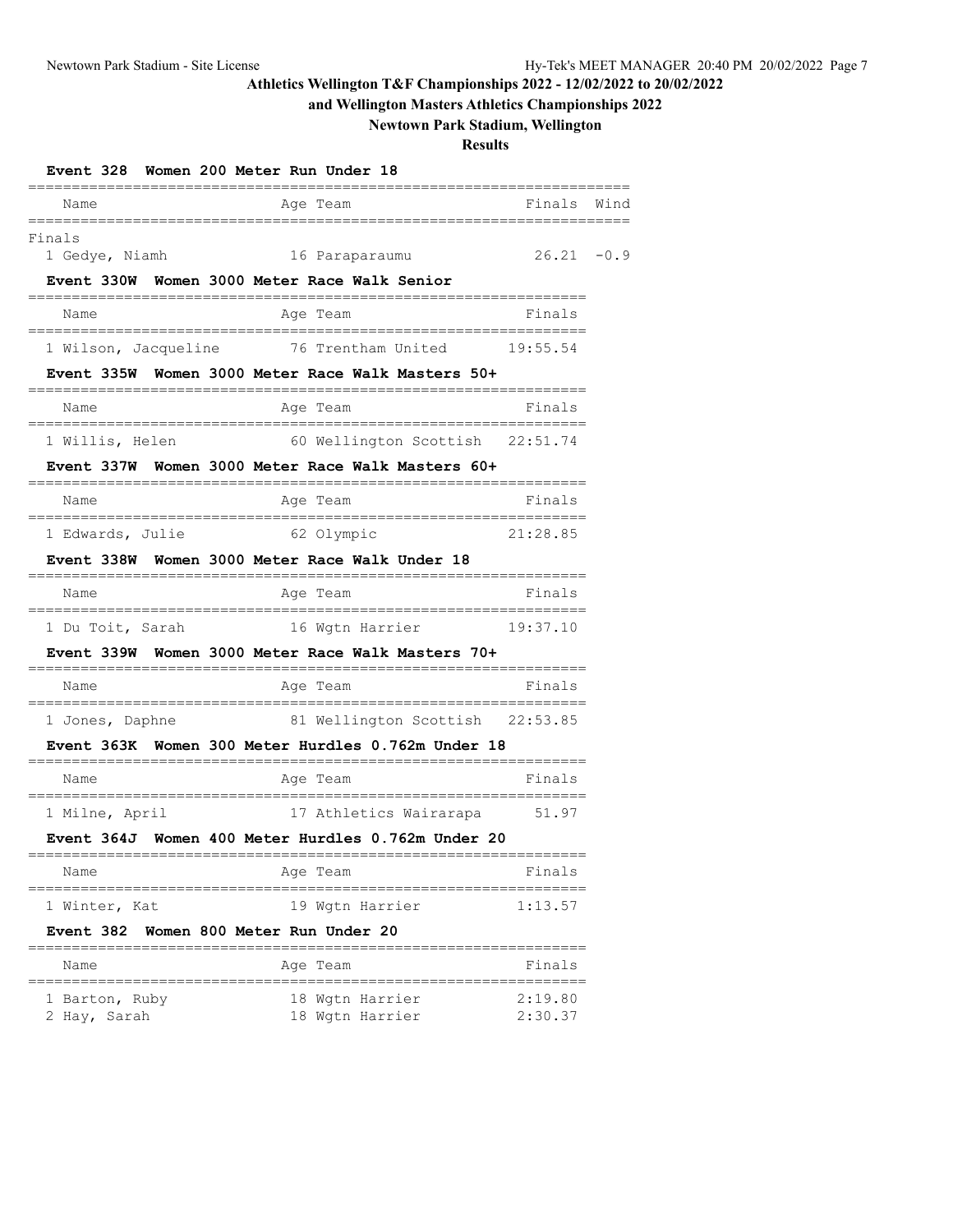# **and Wellington Masters Athletics Championships 2022**

# **Newtown Park Stadium, Wellington**

**Results**

| <b>Event 385</b><br>Women 800 Meter Run Masters 50+<br>====================            |                    |
|----------------------------------------------------------------------------------------|--------------------|
| Age Team<br>Name                                                                       | Finals             |
| ------------------------<br>1 Van Looy, Michelle<br>51 Olympic                         | 3:05.06            |
| Event 386 Girls 800 Meter Run Under 16                                                 |                    |
| Name<br>Age Team<br>-------------------------------------<br>;======================   | Finals             |
| 1 Mckenzie, Jessica<br>15 Lower Hutt                                                   | 2:21.75            |
| 14 Lower Hutt<br>2 Green, Eva                                                          | 2:26.91            |
| 3 Revelant, Maria<br>15 Wgtn Harrier                                                   | 2:31.88            |
| Women 800 Meter Run Masters 60+<br>Event 387<br>==============================         |                    |
| Age Team<br>Name<br>============================                                       | Finals             |
| 61 NZ Masters Athle 3:01.88<br>1 Bentley, Liz                                          |                    |
| Women 800 Meter Run Under 18<br>Event 388                                              |                    |
| Name<br>Age Team                                                                       | Finals             |
| ---------------------<br>===================<br>1 Abernethy, Amelia<br>16 Wgtn Harrier | 2:20.49            |
| 17 Victoria University 2:25.44<br>2 Sceats, Katelyn                                    |                    |
| 3 Yu, Kate<br>16 Wgtn Harrier                                                          | 2:28.50            |
| 4 Anderson, Scarlett<br>16 Wgtn Harrier<br>16 Wgtn Harrier<br>5 Davies, Lulu           | 2:33.65<br>2:34.07 |
| Event 450<br>Women Shot Put 4.000kg Senior                                             |                    |
|                                                                                        |                    |
| Name<br>Age Team                                                                       | Finals             |
| 1 Taufafo Tafili, Iorana 21 Lower Hutt                                                 | 9.49m              |
| 8.72m 9.49m X 9.40m X 9.23m                                                            |                    |
| Women Shot Put 3.000kg Masters 70+<br><b>Event 451</b>                                 |                    |
| Name<br>Age Team                                                                       | Finals             |
| 74 Kiwi Athletic<br>1 Rogers, Beryl                                                    | 5.18m              |
| 4.85m 5.03m 4.02m 5.18m X 5.07m                                                        |                    |
| Event 452 Women Shot Put 4.000kg Under 20                                              |                    |
| Name<br>Age Team<br>============================<br>,,,,,,,,,,,,,,,,,,,,,,,            | Finals             |
| 1 Hewitt, Elizabeth<br>18 Mana<br>11.25m X<br>X<br>X<br>X<br>X                         | 11.25m             |
| Event 456<br>Girls Shot Put 3.000kg Under 16                                           |                    |
| =========<br>Name<br>Age Team                                                          | Finals             |

================================================================